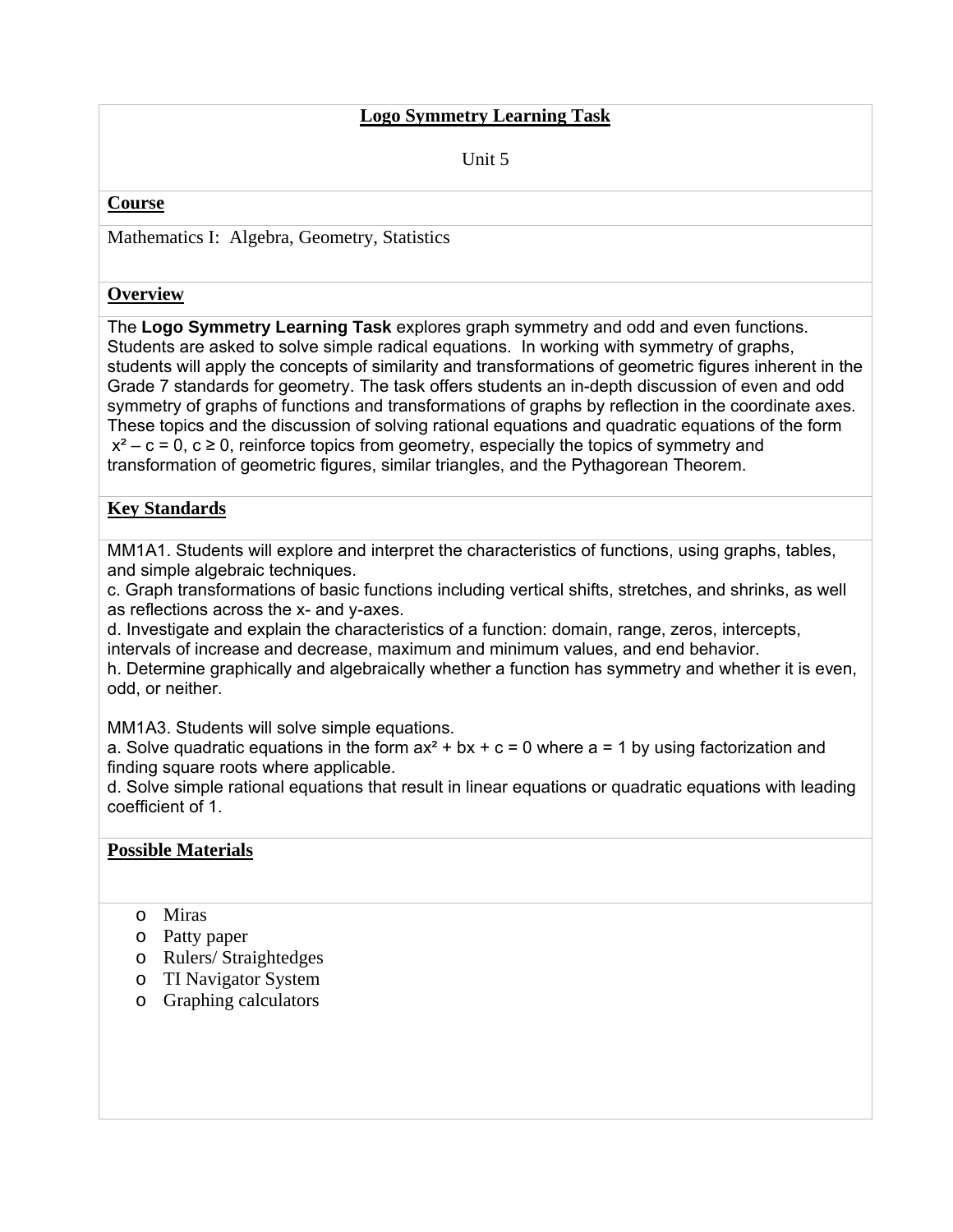### **Task**

In middle school, students learned about line and rotational symmetry. Students can be asked to remember that a figure has line symmetry if there is a line that divides the figure into two parts that are mirror images of each other and that a figure has rotational symmetry if, when rotated by an angle of 180 degrees or less about its center, the figure aligns with itself.

A figure can also have point symmetry. A figure is symmetric about a single point if when rotated about that point 180 degrees it aligns with itself. So, rotational symmetry of 180 degrees is also symmetry about the center.

### **Sample Questions/Solutions**

**1.**We all see many company logos everyday. These logos often have symmetry. For each logo shown below, identify and explain any symmetries you see.



### **Solution:**

**Except for the Logo 4, Logo 14 and Logo 16, each logo above has line symmetry with respect to the vertical that cuts the figure in half. If we omit the year "1785", the remaining figure in Logo 14 has symmetry with respect to the vertical that divides the figure in half. Logo 4 has rotational symmetry of 180°; this symmetry is also described as point symmetry about the center of the design.** 

**Logos 9, 10, and 17 have rotational symmetry of 120° in the both the clockwise and counterclockwise directions. Logos 9 and 10 also have line symmetry about the lines obtained by rotating the vertical line through the center 120° clockwise and counterclockwise. Logo 11 has rotational symmetry of 72° and 144° in both the clockwise and counterclockwise directions. If we ignore the colors, Logo 16 has rotational symmetry of 72° and 144° in both the clockwise and counterclockwise directions. Logo 2 has rotational symmetry of 20°, 40°, 60°, 80°, 100°, 120°, 140°, 160°, and 180° in both the clockwise and counterclockwise directions. The logo also has line symmetry across any line obtained by rotating the vertical line through the center through a multiple of 10°. These lines are the diagonal lines that go from one of the outer points through the center to another outer point and the lines half way between any two of these diagonals.**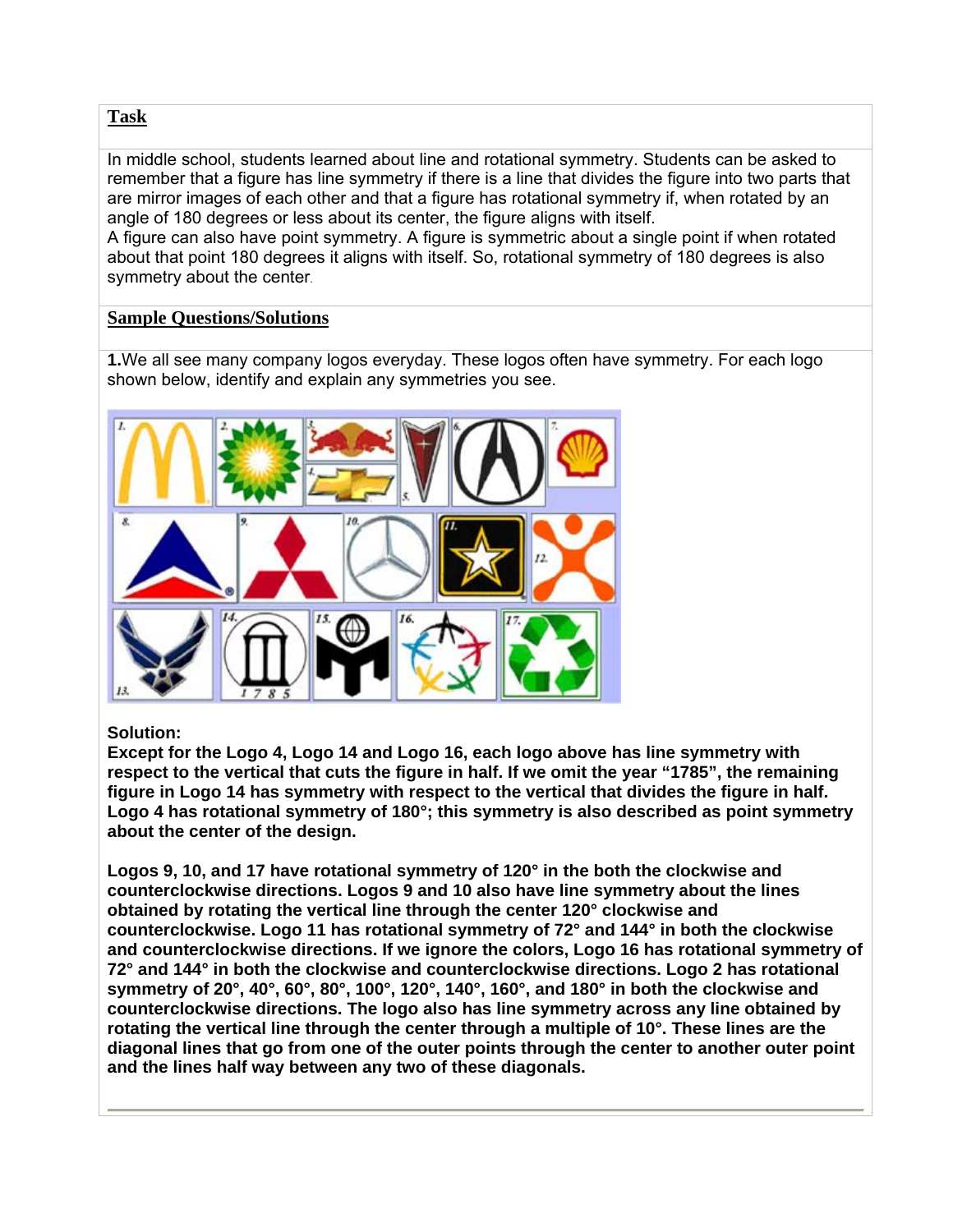

A textile company called "Uniform Universe" has been hired to manufacture some military uniforms. To complete the order, they need embroidered patches with the military insignia for a sergeant in the United States Army. To save on costs, Uniform Universe subcontracted a portion of their work to a foreign company. The machines that embroider the insignia design require a mathematical description. The foreign company incorrectly used the design at the right, which is the insignia for a British Sergeant. They sent the following description for the portion of the design to be embroidered in black.

Black embroidery instructions:

| ertical line | Restriction |
|--------------|-------------|
|              |             |
|              |             |
|              |             |

| Function | Domain            |
|----------|-------------------|
|          | $7 \leq x \leq 7$ |
|          | $7 \le x \le 7$   |
|          | $7 \leq x \leq 7$ |
|          | $7 \le x \le 7$   |

a. Match the lines in the design to the functions indicated in the table.

### *Comments:*

*Students may use graphing calculators or other technology to reproduce the design. In order to*  restrict the domain in a graph drawn by technology, divide the expression for the function by the *Boolean expression (– 7 ≤ x)*  $\cdot$  *( x ≤ 7). When the Boolean expression is false, we have division by 0 and no graph is drawn. When the Boolean expression is true, the graph is drawn.* 

### **Solution:**

**The graphs match the functions listed in the table in order from top to bottom. The absolute value graph is shifted down 1 unit, 3 units, 5 units, and 7 units respectively.** 

b. When the design is stitched on a machine, wide black stitching is centered along the lines given by the equations above. The British Sergeant's insignia has a light-colored embroidery between the lines of black. Write a description for the lines on which the light-colored stitching will be centered. Use a table format similar to that shown above.

| <sup>2</sup> unction | Domain          |
|----------------------|-----------------|
|                      | $\leq$ X $\leq$ |
|                      | $\leq$ X $\leq$ |
|                      | $\leq$ X $\leq$ |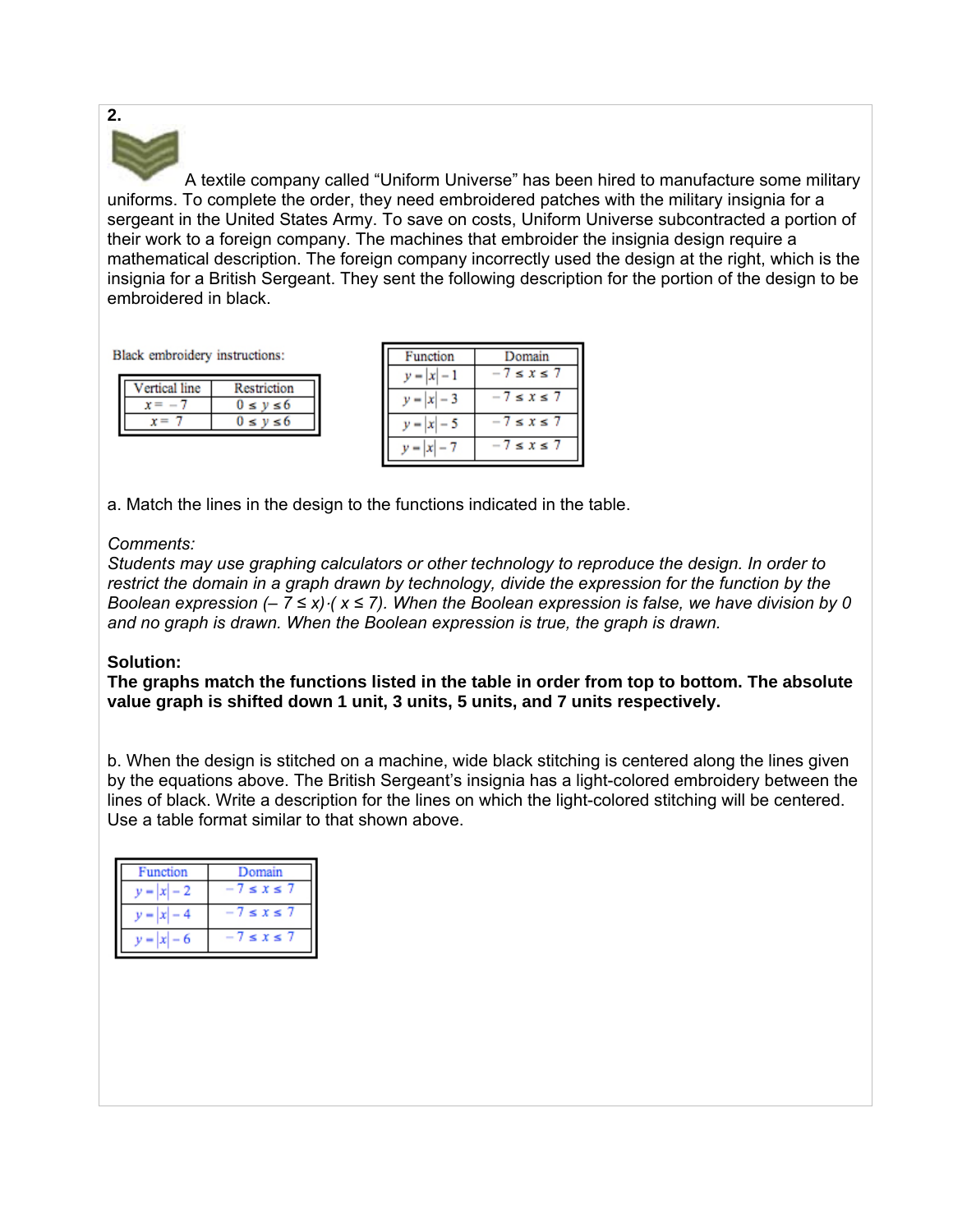#### 3.

Jessica, a manager at Uniform Universe, immediately noticed the design error when she saw some of the prototype uniforms. The sergeant's insignia was upside down from the correct insignia for a U.S. sergeant, which is shown at the right. Jessica checked the description that had been sent by the foreign contractor. She immediately realized how to fix the insignia. So, she emailed the foreign supplier to point out the mistake and to inform the company that the error could be corrected the by reflecting each of the functions in the x-axis.



Ankit, an employee at the foreign textile company, e-mailed Jessica back and included the graph below to verify that Uniform Universe would be satisfied with the new formulas.

a. What type of symmetry does the incorrect insignia have?

# *Line symmetry*



b. If it is symmetric about a point, line, or lines, write the associated coordinates of the point or equation(s) for the lines of symmetry.

### *The line of symmetry is the y-axis, which is the vertical line with equaiton x = 0.*

c. Does the corrected insignia have the same symmetry? *The correct insignia is symmetric with respect to the y-axis, that is, the vertical line x = 0.*

d. Write the mathematical description of the design for the U.S. sergeant insignia, as shown in the graph below. Verify that your mathematical description yields the graphs shown.

| Function    | Domain            |
|-------------|-------------------|
|             | $7 \leq x \leq 7$ |
| $  x   + 5$ | $7 \leq x \leq 1$ |
| + 3         | $7 \leq x \leq 7$ |
|             | $\leq$ $X \leq$   |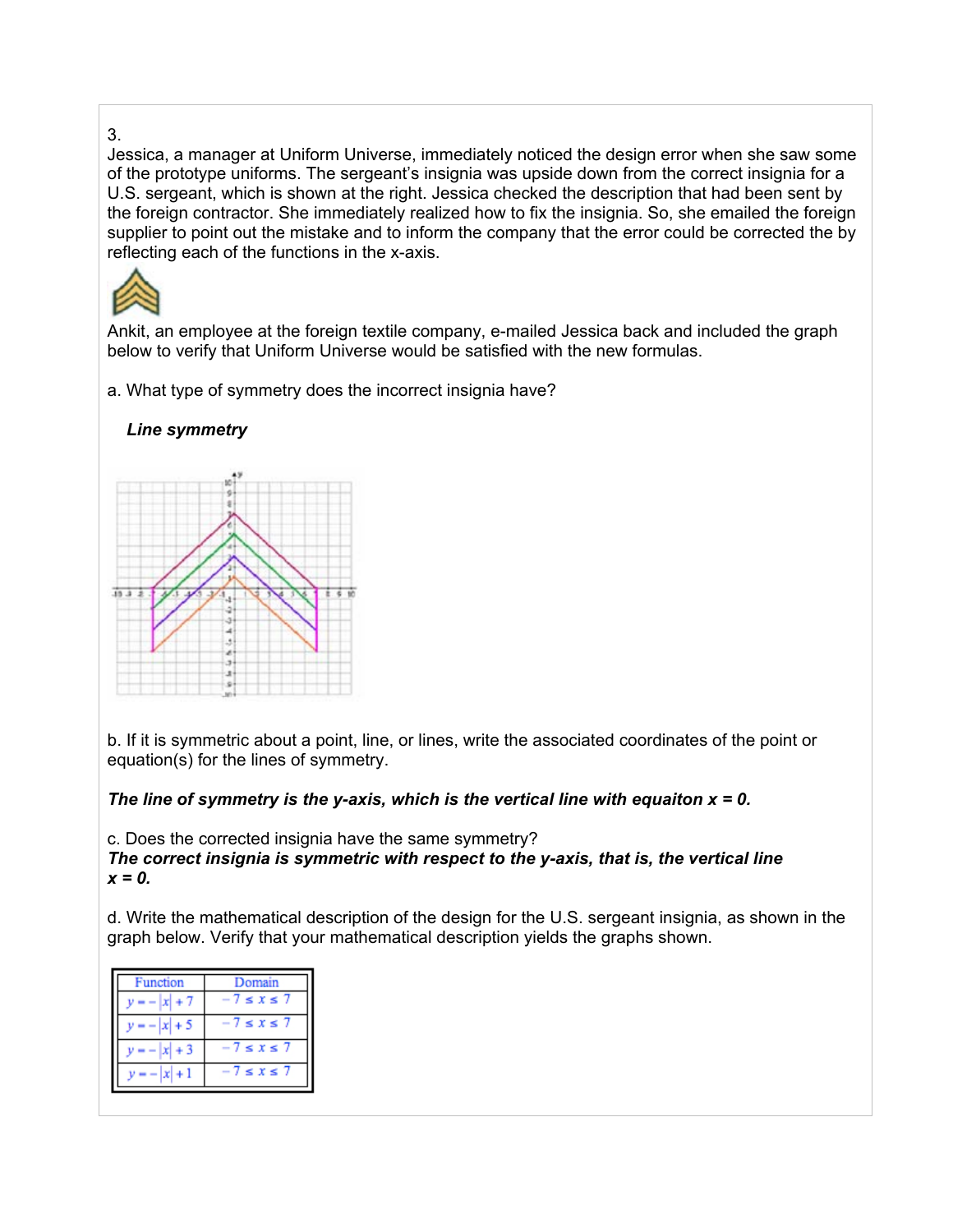*The correct insignia is described by reflecting each of the equations through the x-axis. To reflect a graph through the x-axis, we set the y-coordinate equal to the negative of the previous y-coordinate. So, to reflect y =*  $|x|$  *– 7 through the x-axis, we form the equation y = – (|x| – 7) = – |x| + 7.* 

#### We can see that the graphs are the graph of  $y = - |x|$  shifted up 1 unit, 3 units, 5 units, and 7 *units, respectively.*

e. Let f denote any one of the functions graphed in the British sergeant's insigniz or the U.S. sergeant's insignia. Compare  $f(1)$  and  $f(-1)$ ,  $f(2.5)$  and  $f(-2.5)$ ,  $f(3.7)$  and  $f(-3.7)$ . If x is a number such that  $0 \le x \le 7$ , how do f(x) and f(- x) compare?

#### *On each of the graphs, f(1) = f(–1), f(2.5) = f(–2.5), f(3.7) = f(–3.7). If x is a number such that 0 ≤ x ≤ 7, then f(x) = f(– x).*

f. Let a be a constant other than the number 0 and let g denote the function whose formula is given by  $g(x) = ax^2$ . You studied the shapes of these graphs in Unit 1. Look back at some examples for particular choices of a. What type of symmetry do these graphs have? If x is a positive number, how do  $g(x)$  and  $g(-x)$  compare?

Graphs of some of the functions of the form  $g(x) = ax^2$  considered in Unit 1, **Painted Cubes Learning Task, are shown below. Each of the graphs has line symmetry with respect to the y-axis. For any positive number x, the value of g(x) is the same as the value of g(– x).**

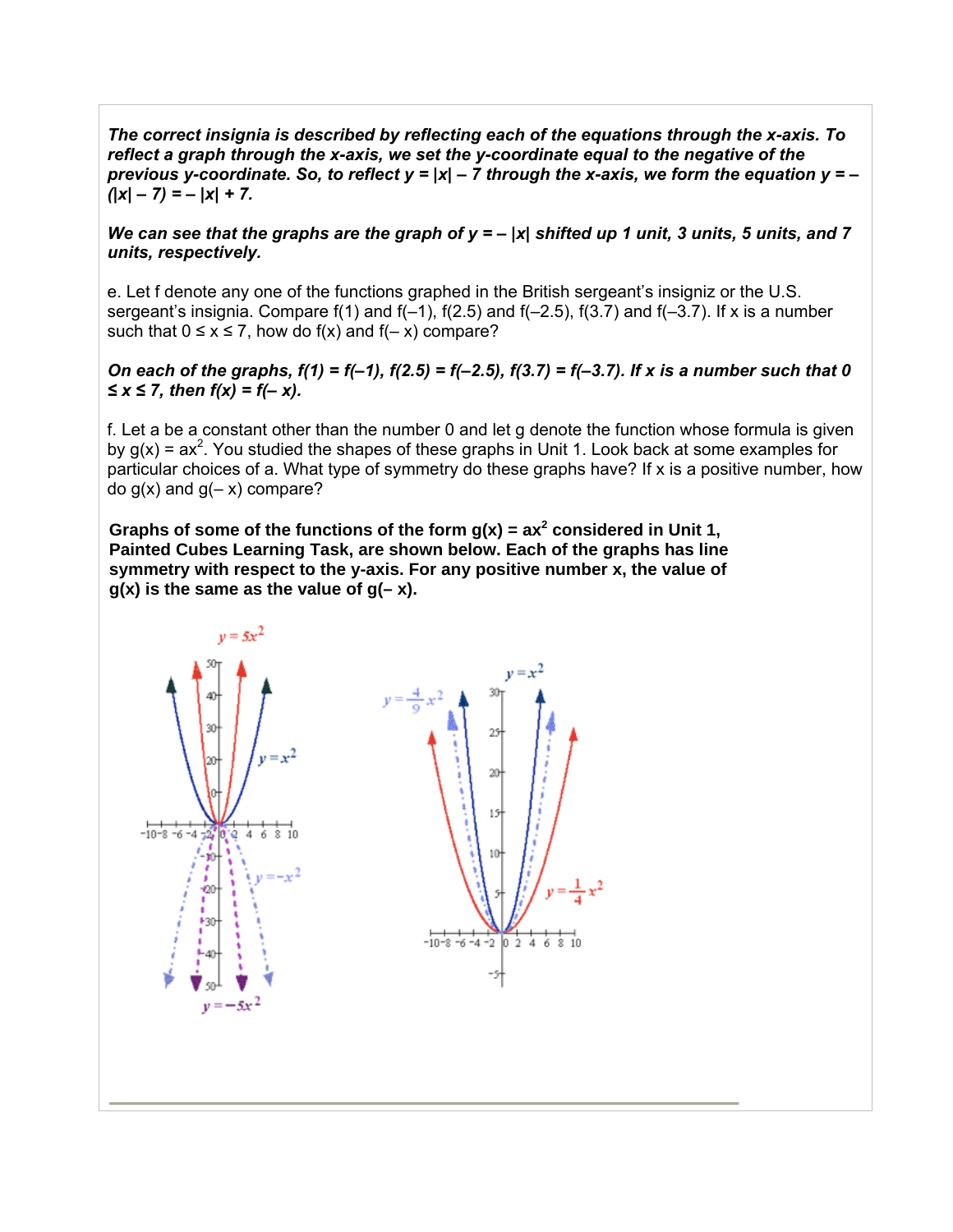#### **4.**

We call a function f an even function if, for any number x in the domain of  $f<sub>1</sub> - x$  is also in the domain and  $f(-x) = f(x)$ .

a. Suppose f is an even function and the point (3, 5) is on the graph of f. What other point do you know must be on the graph of f? Explain.

### *Comments:*

*Since (3, 5) is on the graph, 3 is in the domain and f(3) = 5. Then, by the definition of an even function, – 3 is also in the domain and f(– 3) = f(3) = 5 .* 

# **Solution:**

# **( – 3, 5) is also on the graph of f**

b. Suppose f is an even function and the point  $(-2, 4)$  is on the graph of f. What other point do you know must be on the graph of f? Explain.

*Comments:* 

*Since*  $(-2, 4)$  *is on the graph,*  $-2$  *is in the domain and f* $(-2) = 4$ *. Then, by the definition of an even function,*  $-(-2) = 2$  *is also in the domain and f(2) = f(-2) = 4.* 

# **Solution:**

### **(2, 4) is also on the graph of f**

c. If (a, b) is a point on the graph of an even function f, what other point is also on the graph of f?

*Comments:* 

*Since ( a, b) is on the graph, a is in the domain and f(a) = b. Then, by the definition of an even function, – a is also in the domain and*  $f(-a) = -f(a) = -b$ *.* 

# **Solution:**

**(– a, b)** 

d. What symmetry does the graph of an even function have? Explain why.

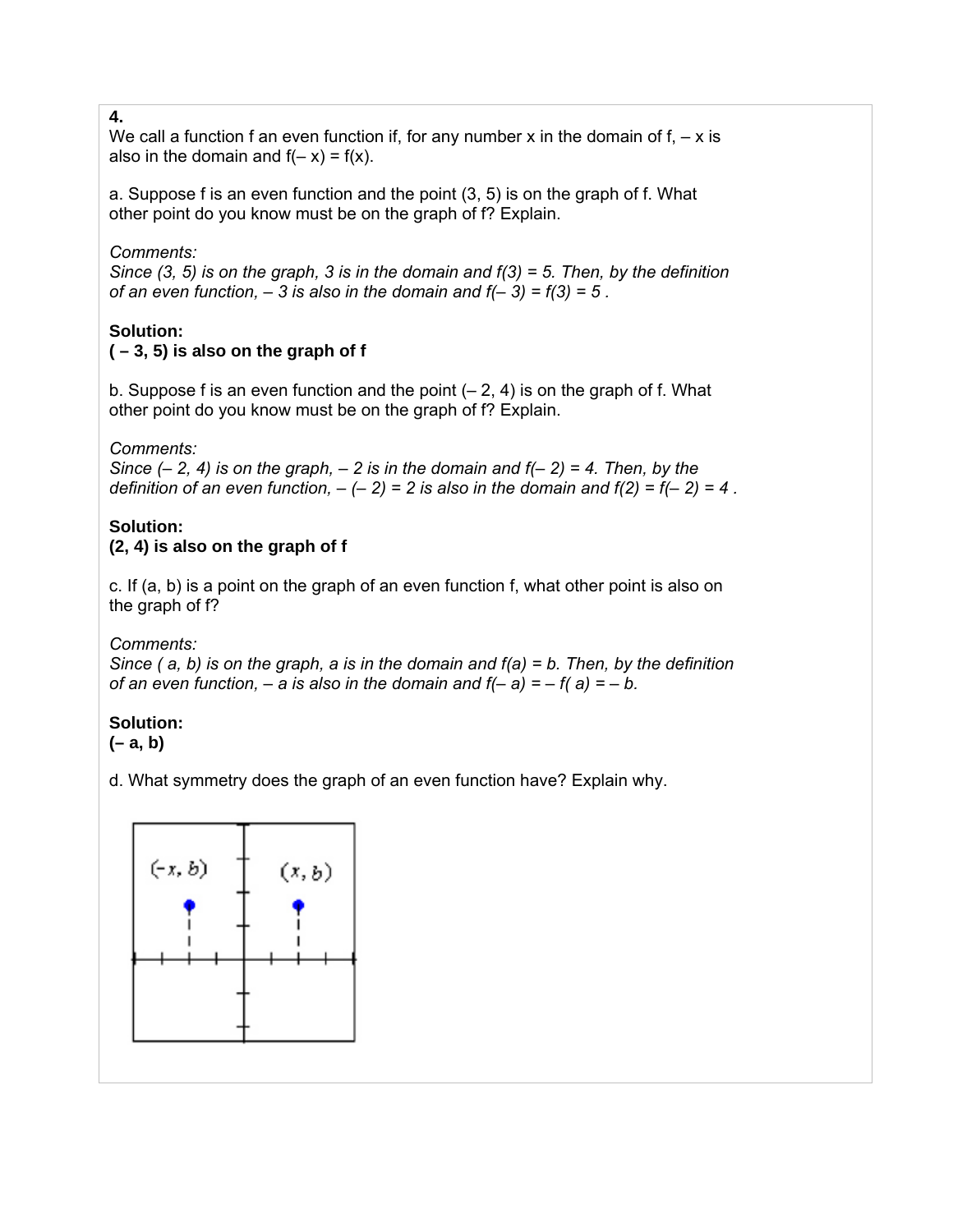**Solution:** 

**The graph of an even function has line symmetry with respect to the y-axis. For any number b, the points (x, b) and (– x, b) are at the same height on the grid and are equidistant from the y-axis; thus, they represent line symmetry with respect to the y-axis. Since f(x) and f(– x) are the same number, the**  points  $(x, f(x))$  and  $(-x, f(-x))$  are of the form  $(x, b)$  and  $(-x, b)$ , and thus, are **symmetric with respect to the y-axis. See the diagram above.** 

e. Consider the function k, which is an even function. Part of the graph of k is shown at the right. Using the information that k is an even function, complete the graph for the rest of the domain.



The graph of the function  $k$ 

*Comments: Since the graph of an even function is symmetric with respect to the yaxis, we reflect the part of the graph shown in the y-axis to obtain the rest of the graph, as shown.*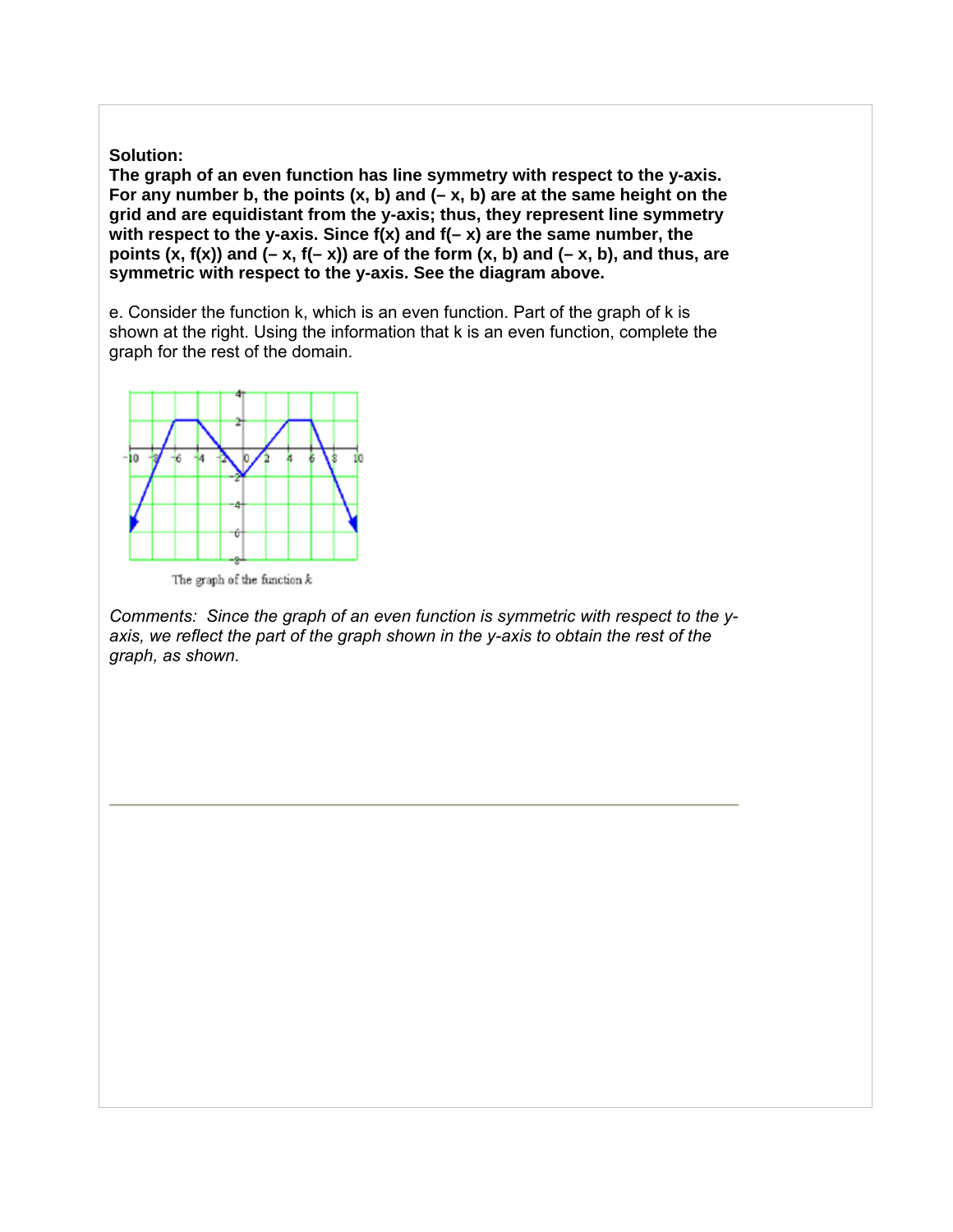### **5.**

When Jessica's supervisor, Malcom, saw the revised design, he told Jessica that he did not think that the U.S. Army would be satisfied. He pointed out that, while the revision did turn the design right-side up, it did not account for the slight curve in the lines in the real U.S. sergeant's insignia. He suggested that a square root function might be a better choice than an absolute value function and told Jessica to work with the foreign contractor to get a more accurate design. Jessica emailed Ankit to let him know that the design needed to be revised again to have lines with a curve similar to the picture from the U.S. Army website, as shown above, and suggested that he try the square root function.

a. Ankit graphed the square root function,  $y = \sqrt{x}$ , and decided to limit the domain to  $0 \le x \le 4$ . Set up a grid using a scale of  $\frac{1}{2}$ -inch for each unit, and graph the square root function on this limited domain. For accuracy, plot points for the following domain values: : 0, 1/4 , 1, 25/16 , 9/4 , 49/16 , 4.

*Comments: The graph, using the scale of ½ -inch for each unit, is shown in blue below, after part b.* 

b. Ankit saw that his graph of the square root function (on the domain  $0 \le x \le 4$ ) looked like the curve that forms the lower right edge of the British sergeant's insignia. He knew that he could reflect the graph through the x-axis to turn the curve over for the U.S. sergeant's insignia, but first he needed to reflect the graph through the y-axis in order to get the full curve to form the lower edge of the British sergeant's insignia. He knew that he needed to input a negative number and then get the square root of the corresponding positive number, so he tried graphing the function  $y = \sqrt{x}$  on the domain -4  $\le x \le 0$ . Reproduce Ankit's graph using the scale of ½-inch for each unit and using the opposites of the domain values in part a as some accurate points on the graph: 0, 1/4 , – 1, -25/16, -9/4 , -49/16 ,– 4.

*Comments: This graph is shown below in red on the same axes with the graph for part a.* 

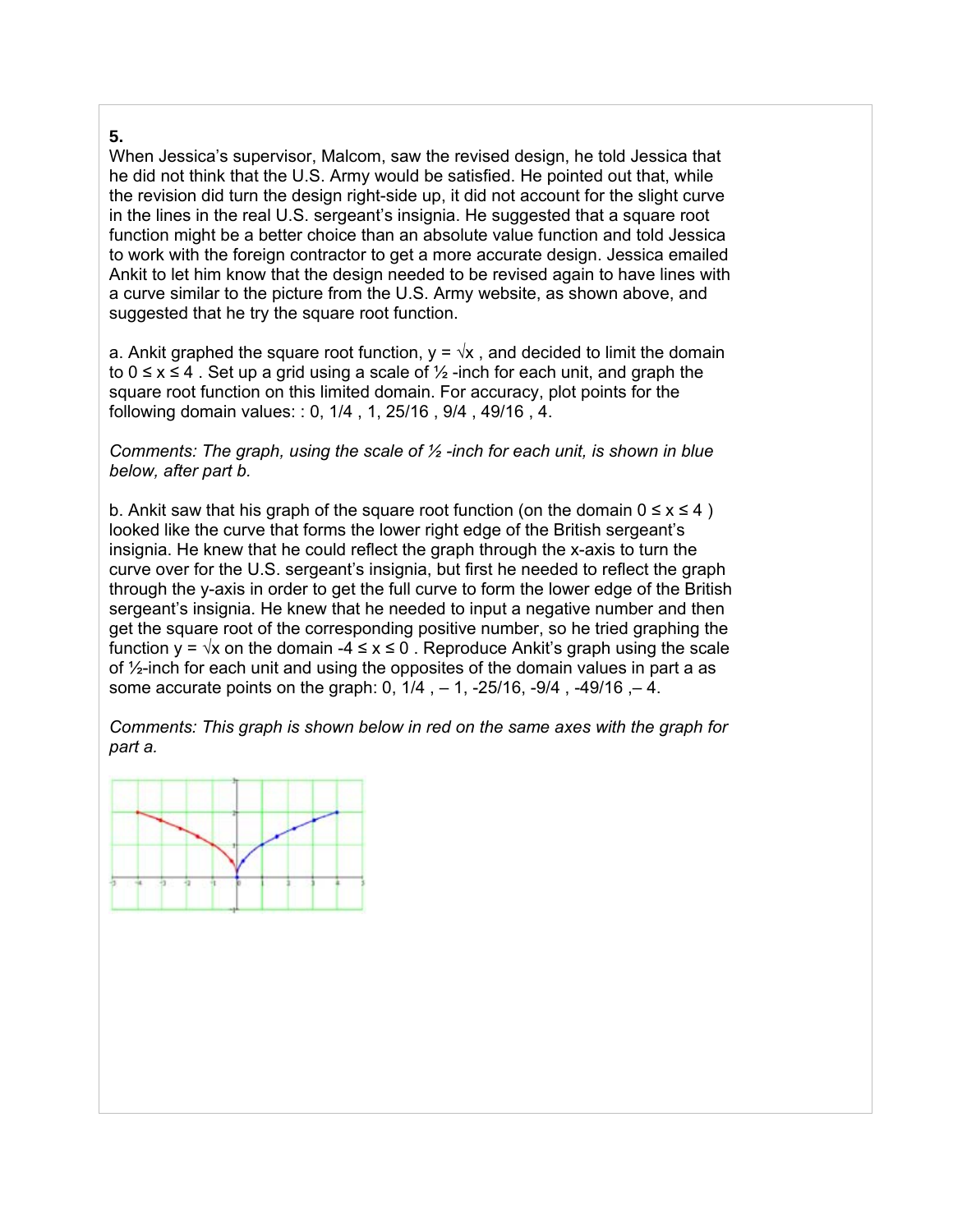c. To see an additional example of reflecting a graph through the axes, graph each of the following and compare the graphs.



whose graph is obtained by reflecting the graph of  $y = 2x + 3$  through the x-axis. Substituting  $-x$  for x in the expression for  $f(x)$  gives a new function,  $y = 2(-x) + 3$ , whose graph is obtained by reflecting  $y = 2x + 3$  Substituting  $-x$  for x in the expression for  $f(x)$  gives a new function,  $y = 2(-x) + 3$ , whose graph is obtained by reflecting  $y = 2x + 3$  through the y-axis.

d. Given an equation of the form  $y = f(x)$ , there is a specific process for creating a second equation whose graph is obtained by reflecting the graph of  $y = f(x)$  through the x-axis, and there is different process for creating an equation whose graph is obtained by reflecting the graph of of  $y = f(x)$  through the y-axis. Expalin these processes in your own words.

*Comments: This item begins a process of helping students understand the similarities and differences in the two types of reflection. Reflecting the graph of a function through the x-axis is the simpler idea; it was introduced in Unit 1. Understanding reflection through the y-axis requires more sophisticated understanding of function notation and, hence, was delayed until Unit 5. One of the difficulties in helping students at this level understand the distinction is that, for three of the six basic functions studied in Mathematics I, the two types of reflection produce the same result. In particular, for the function f(x) = x Given an equation of the form y = f(x).: to reflect through the x-axis, form the equation*  $y = -f(x)$ *..* 

*to reflect through the y-axis, form the equation y = f(-x)..*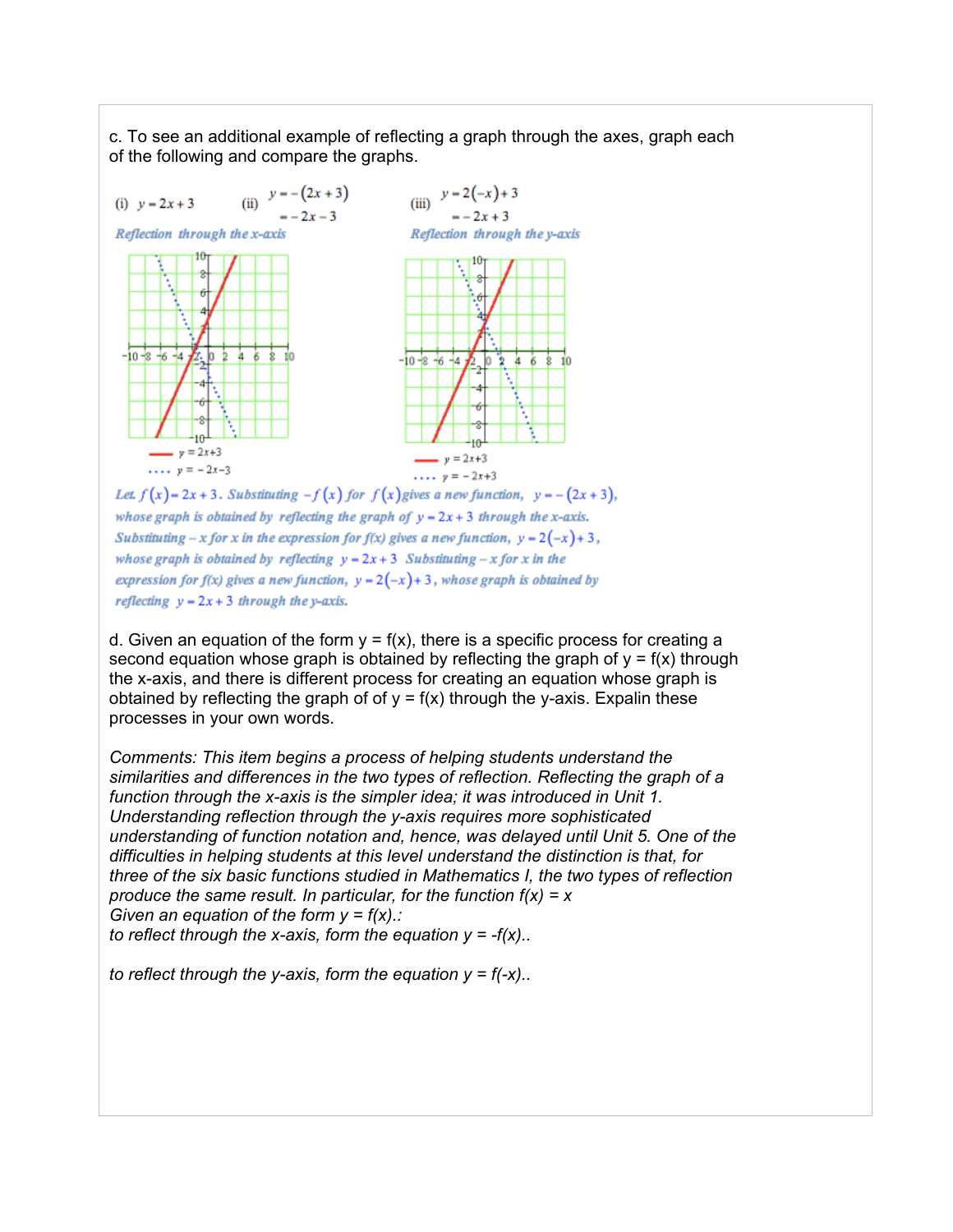e. Write a formula for the function whose graph coincides with the graph obtained by reflecting the graph from part a in the x-axis and then shifting it up 8 units. Call this function f1, read "f sub one."



f. Write a formula for the function whose graph coincides with the graph obtained by reflecting the graph from part b in the x-axis and then shifting it up 8 units. Call this function f2, read "f sub two." When graphed on the same axes, the graphs of the functions f1 and f2 give the curve shown above.

Comments:

This item revisits the idea introduced in part b of taking the square root of the opposite of x, denoted by  $-x$ . Students must understand (i) that the domain of the expression  $\sqrt{-x}$  is the set of nonpositive numbers and (ii) that the graph of  $y = -\sqrt{-x}$  is obtained by reflecting the graph of  $y - \sqrt{-x}$  through the x-axis. With these two understandings, they will see that  $-\sqrt{-x}$  cannot be simplified further and that it is not equal to  $\sqrt{x}$ .

*Solution:*  $f_2(x) = -\sqrt{-x} + 8$